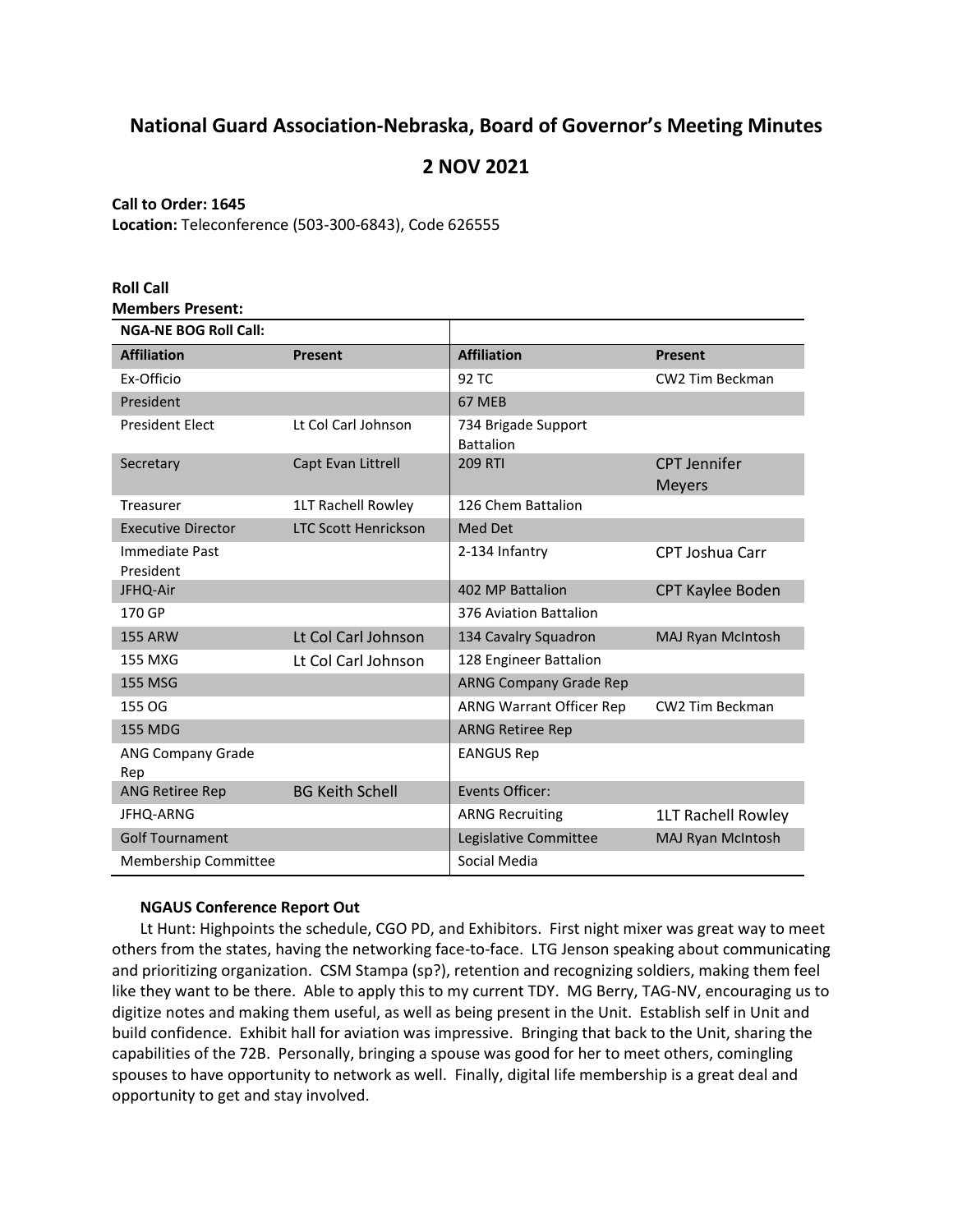CPT Ventri: Echo Lt Hunt's comments. Exhibits were great. Favorite part was being able to meet peers (CGOs) and being able to talk and put faces to names, especially on the Air side and outside medical services was a great experience. For the classes, doing the CGOs grouped together and breakouts with GOs, engaging and personable opportunity to speak to those leaders at the highest level. Very relatable to CGOs.

## **President's Report:**

*Lt Col Carl Johnson:*Thanks for taking time to participate in the BOG, keeping perspective from the national conference. Get out and pass along the digital life membership. NGAUS is a great organization that advocates for soldiers and airmen in areas of Tricare, the next big initiative. To the deployed on the call, thank you for your time, service, and for making the call.

## **Secretary's Report: Capt Littrell**

October Minutes distributed 2NOV. For the future: send all edits/revisions/requests t[o eelittrell@gmail.com](mailto:eelittrell@gmail.com)

## **Treasurer's Report: 1LT Rowley**

Balance: \$76,714, working through individuals to talk about investment of CD funds, POC 1LT Rowley

# **Executive Director: LTC Henrickson**

1LT Rowley, Capital Summit Report Out: Listened to both Directors Army and Air, Vice as well. Learned about the legislative committee and realized more involved than would have guessed. Officers interested in future Summit let me know. Three sessions planned in the next year. Will be posting some pictures and content in the near future.

LTC Henrickson: Upcoming Event: Leadership Dinner (more in Old Business). Already looking forward to next NGAUS conference in August, 2022, in Columbus OH. More to come following NGITA conference in January.

# **Legislative Committee: MAJ McIntosh**

Reminder session kicks off 5 JAN 2022. By next meeting we'll have the legislative social scheduled, save the date to be sent out. Leg Event by NGAUS: no new information, but in the past a legislative workshop focused on national and state legislation initiatives. Budgeted, typically scheduled with congressional staffers, get face-to-face with representatives. More to come, prefer two people to attend, first week of February.

#### **Membership: LTC Henrickson**

Holding firm at 61%; 1 OCT is new membership year. Annual memberships fall off 31 DEC, so need to renew this quarter. Life memberships and digital life memberships, same benefits, just no magazine delivered to home. \$375, idea being to increase lifetime membership rolls. NGANE has 5 since October. Life for NGANE is \$100, so for \$475 get full membership to both organizations for life. Will provide excel sheet in near future.

## **Events Committee: CPT Ventri**

Working on social at a bar in November, towards end of month but prior to Thanksgiving. December have event and BG Strong will host book club Thursday 16 DEC, evening. January looking at bowling event an evening after work, TBD.